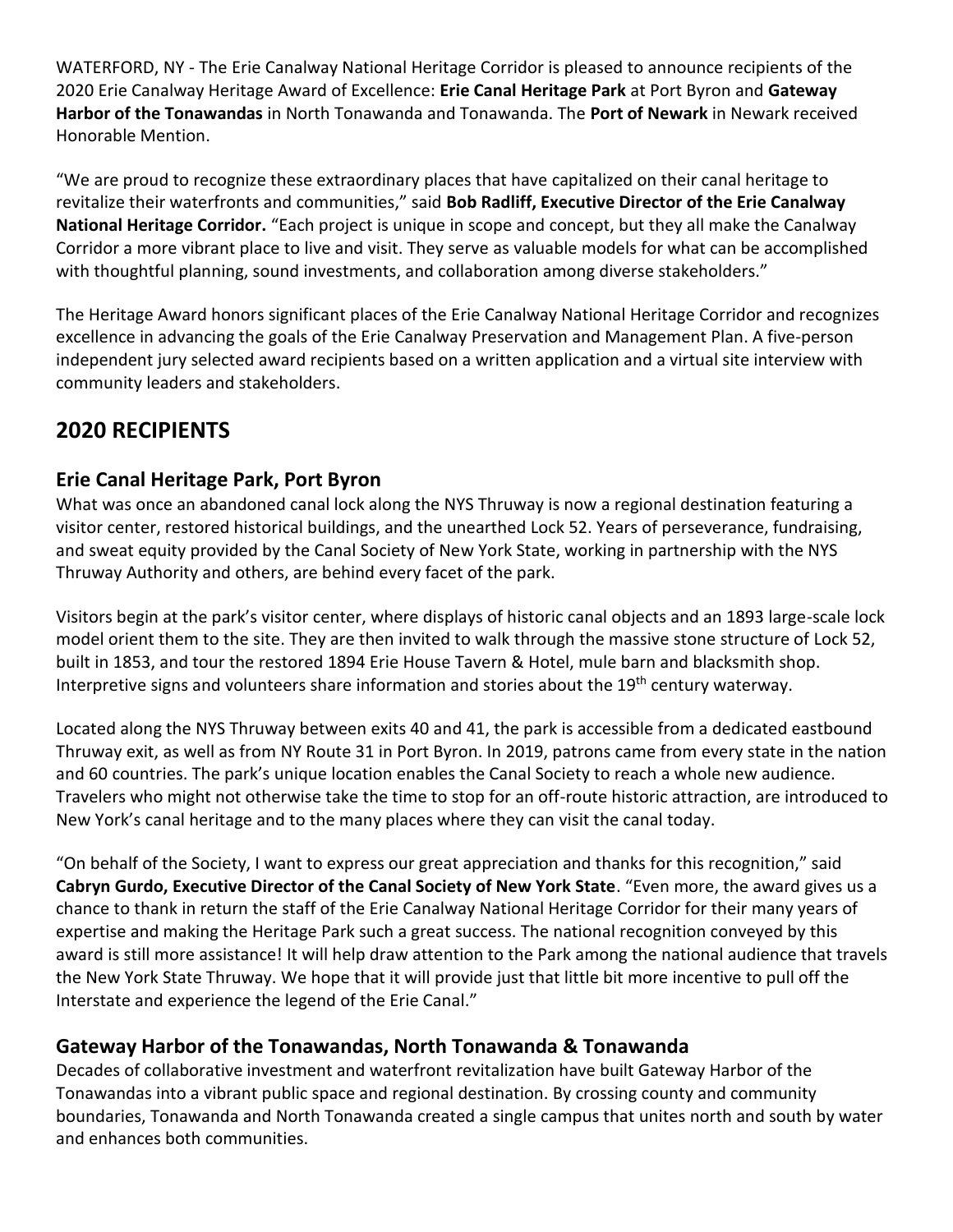Projects included: developing 1,000 feet of dockage and amenities for boaters, creating paddlesport access, converting an adjacent street into pedestrian-only green space with passive and active recreation, developing a network of trails, attracting mixed-use commercial development, designating a downtown historic district, and connecting the harbor with adjacent downtowns. The collaborative efforts between Tonawanda and North Tonawanda were funded in part by the NYS Department of State Local Waterfront Revitalization Program, the Buffalo Billion Smart Growth Community Fund, and NYS Canal Corporation Canalway Grant Program.

The harbor's success has sparked reinvestment in long-abandoned commercial properties along the waterfront and attracted new businesses to both cities. Visitors and residents are drawn to the waterfront restaurants, local attractions, and recreational opportunities at Gateway Harbor, extending their stay and boosting the economic impact of tourism in the region.

"The Erie Canal has historically been the most influential, defining feature of the Twin Cities of North Tonawanda and Tonawanda," said **Arthur G. Pappas, Mayor of North Tonawanda**. "Gateway Harbor Park's development has transformed the downtowns of the Tonawandas into a vibrant summertime destination and allowed thousands of visitors every year to experience the history, heritage, and recreation that the Erie Canal offers. We are so honored Gateway Harbor Park has received the Erie Canalway Heritage Award."

### **Port of Newark, Newark**

The Village of Newark capitalized on its canal waterfront resources to create a vibrant port sustained by a strong community, recreation and arts, and private partnerships. The Port of Newark includes canalfront with 1,200 feet of floating docks, T. Spencer Knight Park, and a Welcome Center run by the Greater Newark Chamber of Commerce. The Canalway Trail runs through the park, bringing cyclists, runners, and walkers to the village and waterfront.

The active port has attracted new businesses as well, including Erie Shore Landing-- a former industrial building just steps from the park that now offers a gift shop, café, ice cream parlor, and print shop run by The Arc Wayne. Newark's downtown district is an easy walk from the port; new streetscape and landscape improvements make it safer and for pedestrians to enjoy the park and access the Village.

Community events during the summer enliven the park and attract thousands of visitors each year. A wide assortment of stakeholders contributes time, talent, and expertise to make the port a community showpiece. The Port of Newark is a testament to sustained planning and investment to create a premier destination on the Erie Canal in the heart of the Village of Newark.

"It's an honor for our community to have the Port of Newark recognized with an Erie Canalway Heritage Award Honorable Mention." said **Jonathan Taylor, Mayor of the Village of Newark**. "We are thankful for the vision that started many years ago with the Port of Newark. Today we continue to build on that vision with both public and private investments and will have more development centered around our beautiful port in the future. We are proud to say our port is a destination for boaters, bikers, and hikers alike."

The Erie Canalway National Heritage Corridor would like to thank **Environmental Design & Research, Landscape Architecture, Engineering, & Environmental Services, D.P.C. (EDR)**, for their support of the 2020 Heritage Award of Excellence program.

"Congratulations to Gateway Harbor of the Tonawandas, Erie Canal Heritage Park, and Port of Newark!" said **Patrick Heaton, Director of Cultural Resources of EDR**. "The winners of this year's Heritage Awards are outstanding projects that truly capture the spirit and character of the Erie Canal. Congratulations to all of the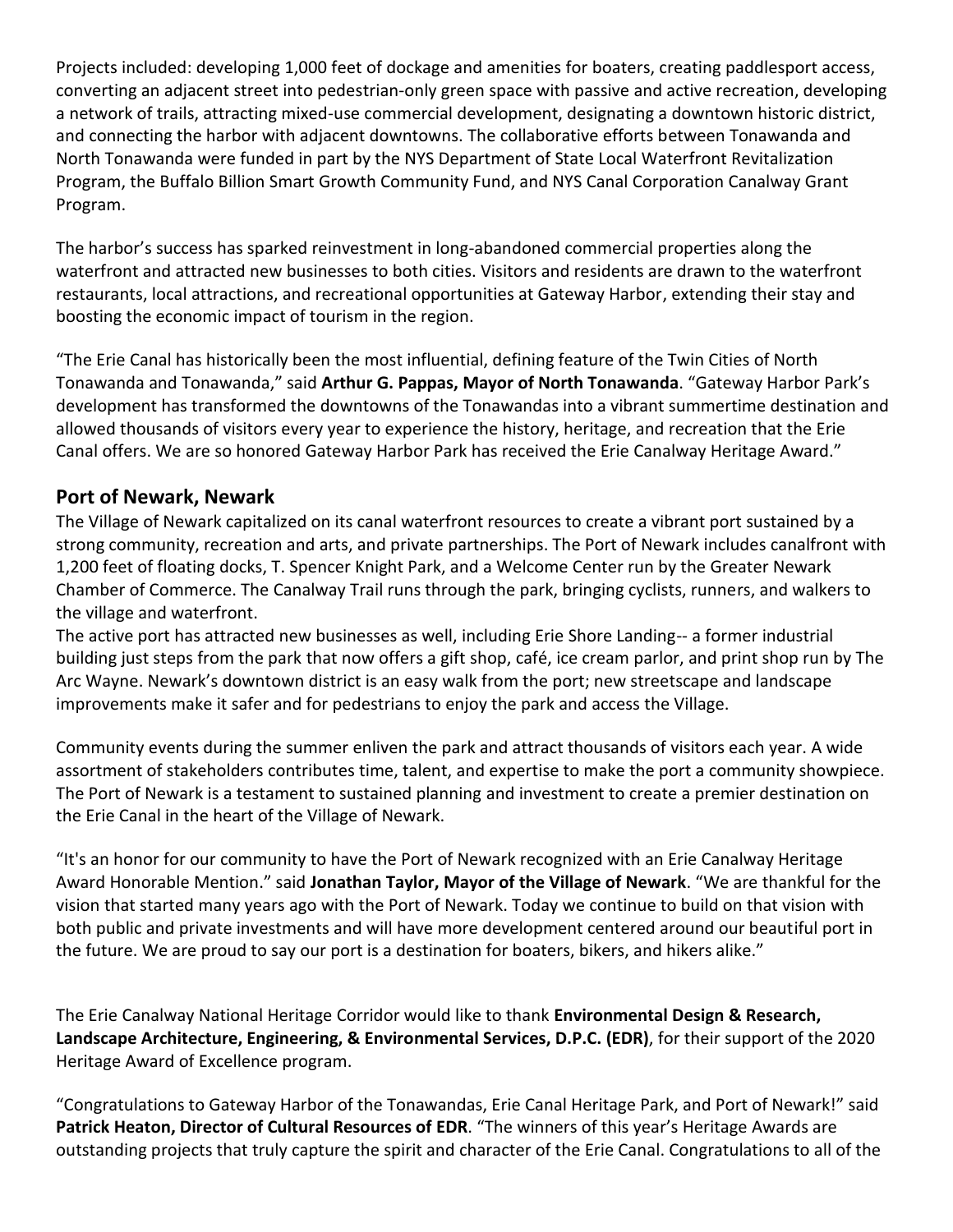volunteers, planners, and community leaders whose vision and commitment made their ideas come to life. I was honored to be part of this year's selection committee and was inspired by all of the applications that we reviewed."

The Erie Canalway National Heritage Corridor has conferred the Erie Canalway Heritage Award of Excellence on exceptional sites since 2008.

**Learn more about this year's recipients and prior winners at [eriecanalway.org/get-involved/awards.](https://eriecanalway.org/get-involved/awards)**

### **ABOUT THE ERIE CANALWAY**

Nearly 200 years after its construction, the Erie Canal remains an iconic symbol of American ingenuity and determination. The **Erie Canalway National Heritage Corridor** preserves our extraordinary canal heritage, promotes the Corridor as a world-class tourism destination, and fosters vibrant communities connected by more than 500 miles of waterway. It achieves its mission in partnership with the National Park Service, New York State agencies, non-profit organizations, local residents, and more than 200 communities across the full expanse of upstate New York.

### **[www.eriecanalway.org](http://www.eriecanalway.org/)**



Port of Newark